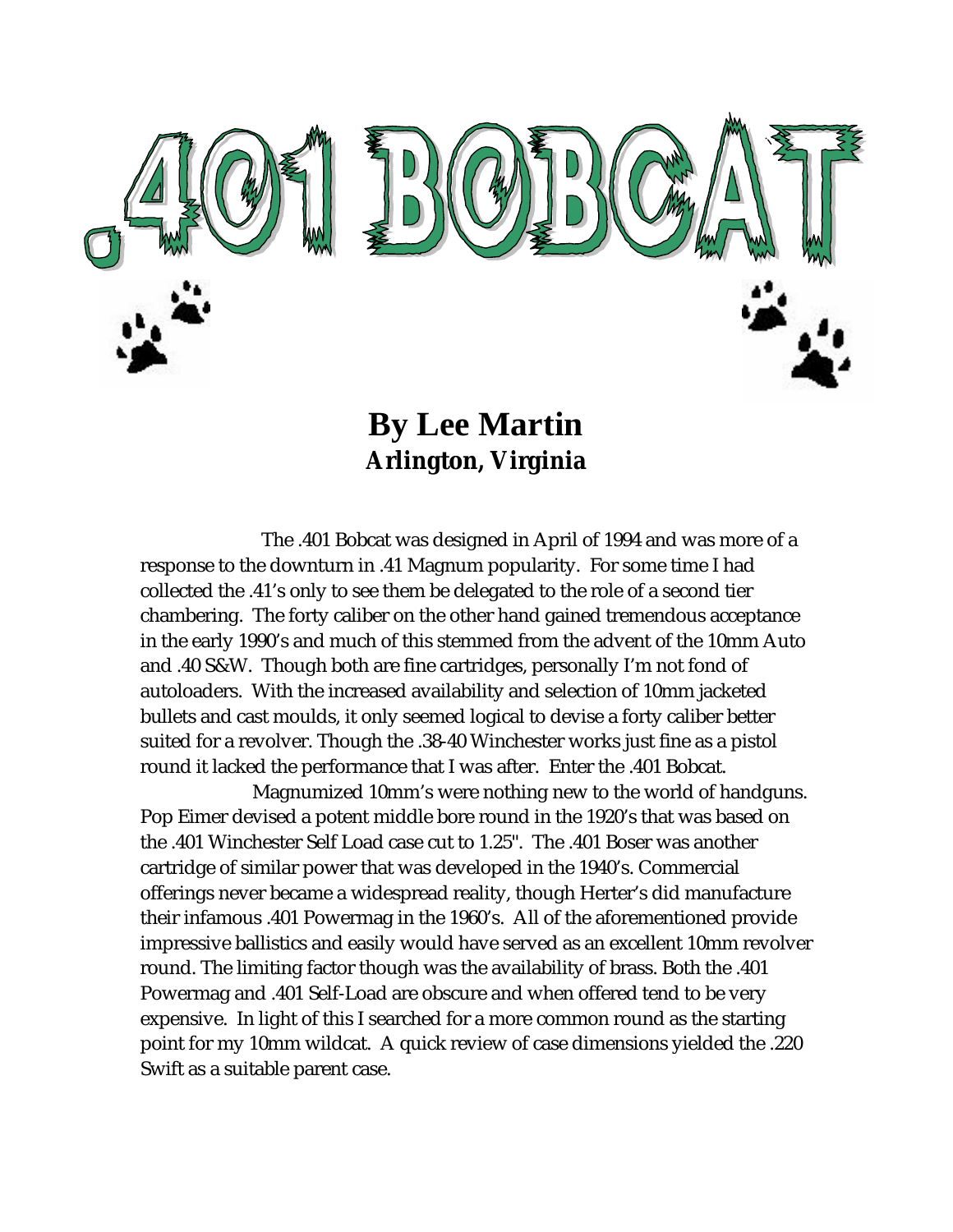The "Who", "How", and "On-What" on the project was simple. My father, though a full time physician, had for years done gunsmithing as a hobby (I should note that he builds guns only for personal use and has never attempted to make a business of it). Most of his work dealt with home built bench rest actions and custom rifles on the Mauser 98. Other talents include Thompson Center Contender barrels and XP-100 conversions. By the early 1990's though he began to devote more time to Ruger Blackhawk's and soon began manufacturing his own cylinders from round bar stock. Some of his early conversions included the .38-40, .44-40, .25-20, .32-20, and .30 Streaker. The cost of these projects is lessened by the fact that he makes his own chambering reamers as well as reloading dies. In-house heat treating also provides for another level of self-sufficiency.

 Originally I wanted the .401 Bobcat to be 1.40" in overall length and inside case reamed so heavy 10mm bullets could be used. My father had already built a .38-40 Winchester on a Ruger Blackhawk though and due to the amount of barrel protrusion in that gun, a long cylinder could not be employed. As a result, we settled on the standard 1.29" configuration. I quickly purchased a like-new Blackhawk in .357 Magnum and a few pieces of 10mm barrel blank. Reamers and form dies were made within a couple of days and cylinders were roughed out in a similar amount of time. Case forming simply entailed cutting the Swift brass slightly oversized and expanding the necks to accept the 10mm slug. Inside case reaming was necessary and was performed as to allow for the use of heavy bullets. The last step is to trim the round to length. What was almost overlooked on the cylinders was the ratchet height. Most our previous conversions involved rounds that had a rim thickness of about 0.060" whereas the Swift case has a thinner profile at 0.049"; because of this standard length firing pins wouldn't indent the primer enough to cause ignition. The workaround involved machining Bobcat cylinders to have a ratchet height of 0.011" less than that of a standard Ruger. Finalized cylinders were unfluted and subsequently heat-treated to Rockwell 40 and blued.

 The first two pistols were completed in July of 1994. My Blackhawk was a blued convertible (the other cylinder was a .38-40) while my father's made use of a 6.5" tube. Initial testing was done with a 180 grain Hornady XTP bullet that was propelled by a full case of H110 or W296. Recoil was manageable and both guns proved extremely accurate. The second bullet that was tested was a 265 grain cast .403" slug that was sized to .401". Ironically, we had the mould lying around for years and I believe it to be originally designed for the .40-60 Winchester cartridge. This combination shot very well even in a barrel with a 1-18 twist. Recoil was definitely heavier but still not unpleasant to shoot.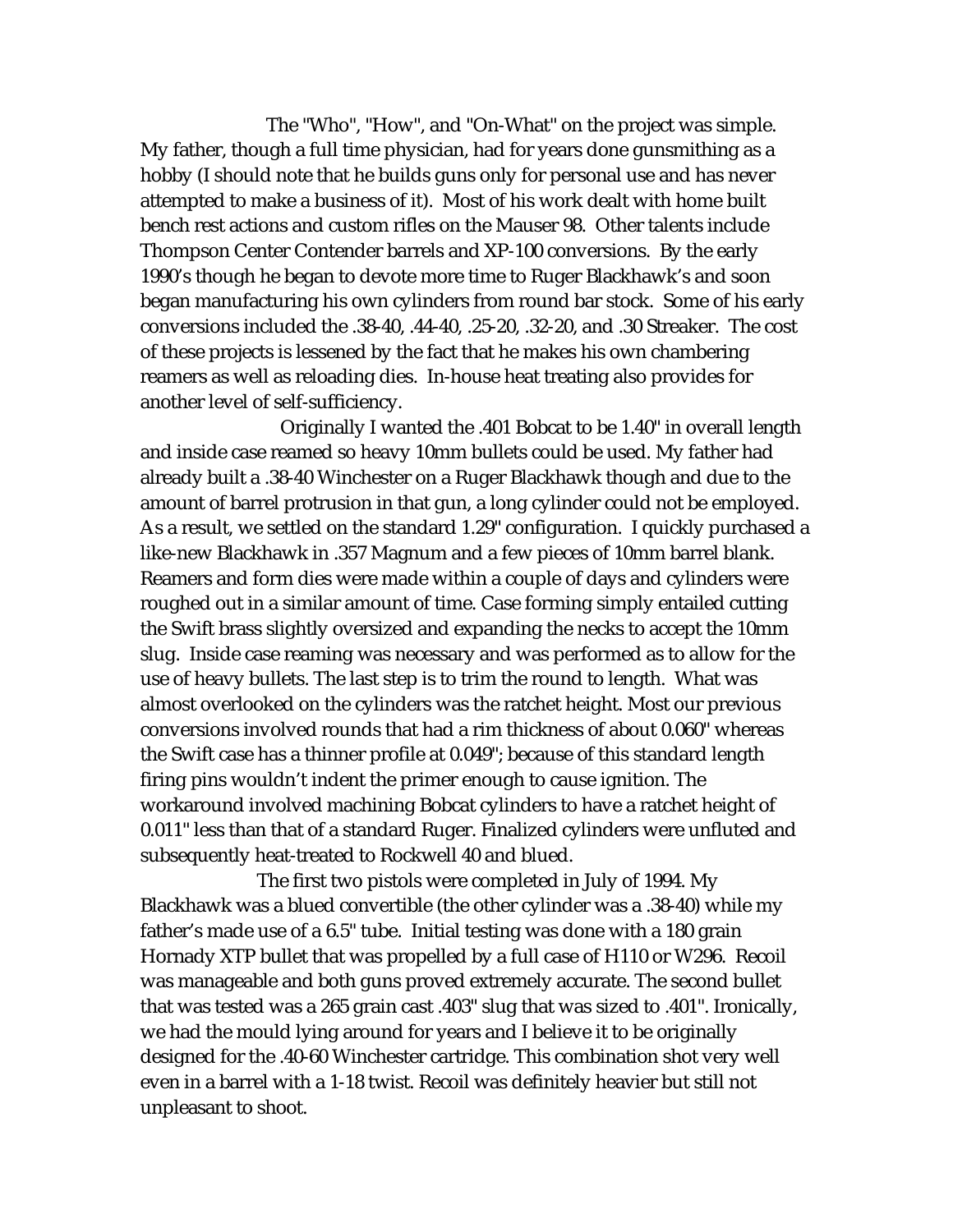As pleased as I was with the .401 Bobcat, I still wanted the round to be 1.40" in overall length. In the summer of 2001 my father and I lengthened the case by 0.11" and again used the Ruger frame as a starting point. This time though I opted for the Super Blackhawk configuration in stainless (I've always had an affinity for the Dragoon style backstrap). The cylinder was manufactured from 416 stainless stock and was sized to make use of the entire frame window. Barrel selection was a little more of a question mark. Historically, we've made use of either Shilen or Douglas barreling for our conversions, but neither offered 10mm in stainless. As a result I settled on Pac Nor and was satisfied with not only the barrel they shipped but the service they provided. Case dimensions for the 1.40" Bobcat is as follows:



 The longer Bobcat holds roughly 4-6 grains more of H110/W296 than its 1.29" counterpart. This increase in volume provides an extra 150 to 200 fps when compared to the shorter version. I have no doubt that the 1.40" Bobcat can exceed .41 Magnum performance by a similar margin, yet again this will need to be confirmed through more chronograph testing. Trial loads did reveal that case pressure is significant, especially with the 265 grain bullet. Some of my early combinations with the 265 actually expanded primer pockets, even on a case a strong as the .220 Swift (obviously our loads were reduced slightly to eliminate ruined brass). I should note that other faster powders such as Unique have been tried with the heavy bullet. The result though is an increased recoil profile and a decrease in velocity. As with most magnum revolver rounds, H110 and W296 seem to be the optimal propellants.

 My father and I have worked with many different cartridges in the Ruger Blackhawk over the past twelve years. Some include our .458 Devastator , the .357 Bain & Davis, .454 Casull, .500 Linebaugh, .375 Atomic (.375 SuperMags cut to 1.4" – not to be mistaken with the .357 Atomic of the 1950's), the .450